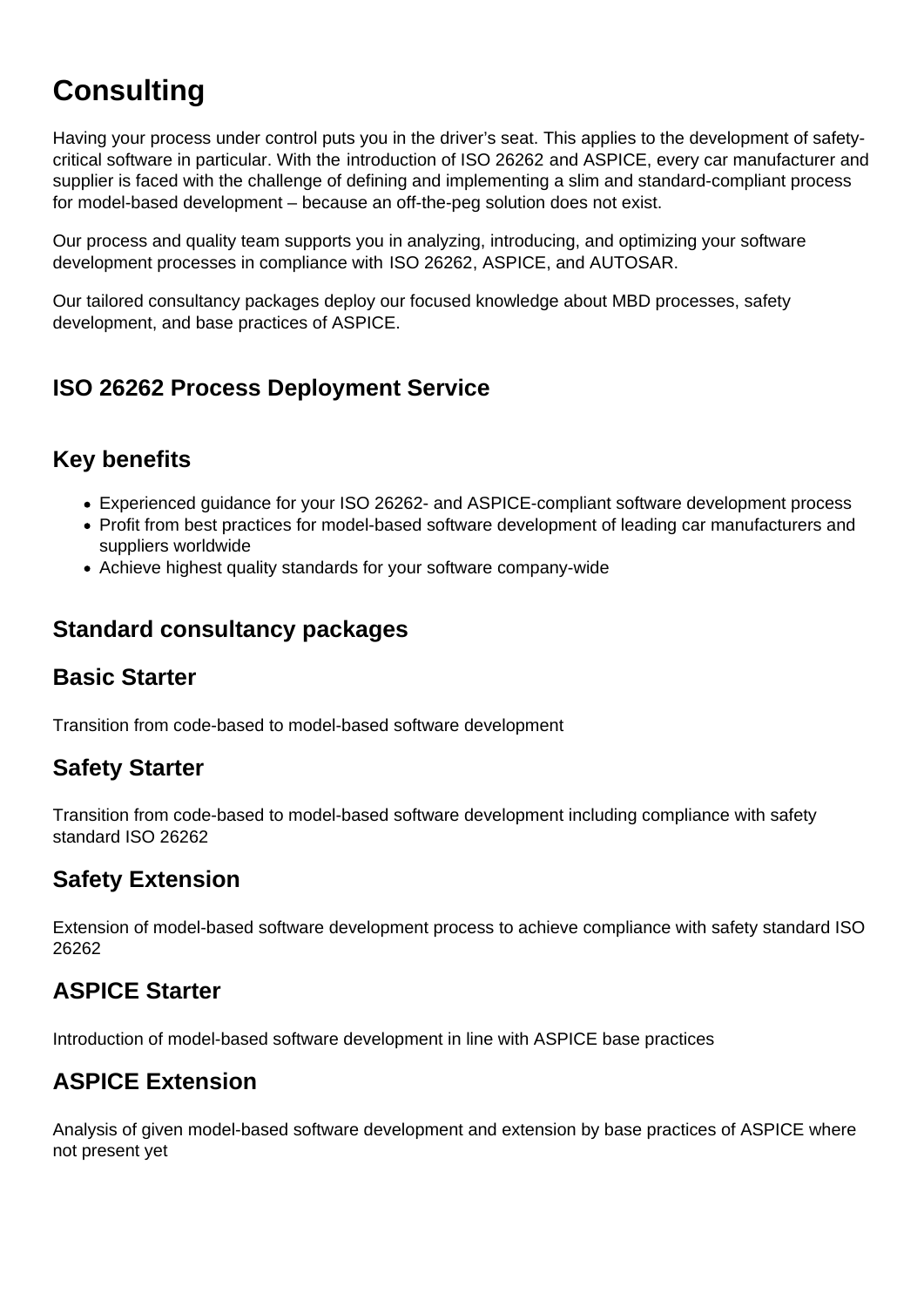# Process & developer manuals

We write process and developer manuals that unite global best practices and company-specific requirements in a single document. As a result, you can be sure that your processes and toolchains are implemented and applied in compliance with the rules laid out in ISO 26262 and/or ASPICE.

#### Process Manuals

Our process manuals give you a pragmatic description of the optimum structure and sequence of processes in model-based development in compliance with ISO 26262 and ASPICE – even in the case of distributed software development with off-shore components. They include proposals of the correct tools and the most appropriate form of documentation for your company.

## Developer Manuals

Our developer manuals enable you to develop automotive software fast by following tried and tested procedures using Simulink®, TargetLink®, or Embedded Coder®. Our developer manuals include descriptions of how to construct software models and how to best exploit existing tools.

Our ISO 26262 Process Deployment Service

# From Analyzing Existing Development Processes to Implementing an ISO 26262-Compliant Development



The main goal of the MES Process Deployment Service is the complete coverage of the ISO 26262 standard in model-based development. Achieving this goal requires a well-defined and costeffective development and a V&V process that relies on the best practices of the automotive industry. The process deployment's objective is to further customer competencies in model-based development, regardless of where they currently stand. ISO 26262 provides important recommendations for software development. MES supports its customers in efficiently implementing these recommendations in all relevant phases of software development. The MES ISO 26262 Process Deployment Service creates or adds to existing process and development documentation, and is adapted to customer requirements.

## Target Audience

This consulting package is targeted at OEMs and suppliers that are facing the challenge of implementing the ISO 26262 standard into all of their model-based development process activities.

## **Highlights**

- Guidance for your ISO 26262- and ASPICE-compliant software development process
- Deriving safety requirements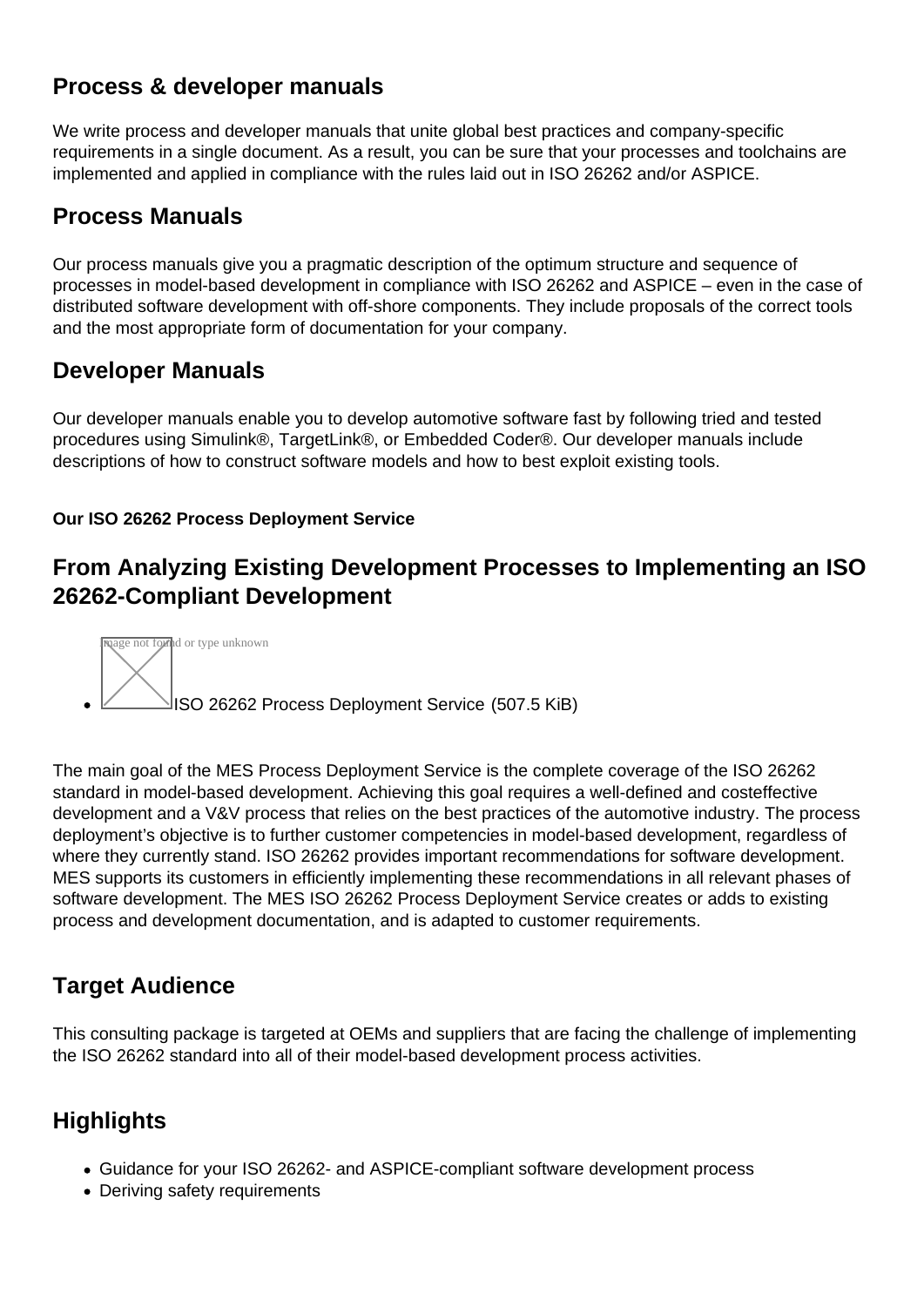- [Best practices for model-based software development of leading car manufacturers and suppl](https://model-engineers.com/en/tudoor-academy/trainers/)iers worldwide
- Includes designing software architecture, designing and implementing safety functions in models, guideline compliance, testing and managing model complexity, quality assurance of models for safety-relevant applications
- Consulting by MES consultants who are highly specialized in model-based development processes for safetycritical software development and who are experienced in company-wide introduction and implementation of ISO 26262-compliant development processes

#### Languages

Available in English and German

#### Formats

Icon Inhouse Training

Image not found or type unknown

For Your Company online or in-house

[More Details on Formats and Locations](https://model-engineers.com/en/tudoor-academy/locations/)

## Costs & Conditions

Please request your customized offer for your consulting package:

[Send Request](mailto:bjoern.kunze@model-engineers.com?subject=Specific training request | Online or on-site)

## Our Trainers



# The Five Stages of the Mes ISO 26262 Deployment Service

The MES Process Deployment Service Consists of Five Levels, Each One Building on the Last

#### 1. Analyzing existing processes, methods, and tools

In the analysis stage, MES works closely together with the customer in order to identify missing or insufficient activities and work products. Examples of tasks carried out in the analysis stage are: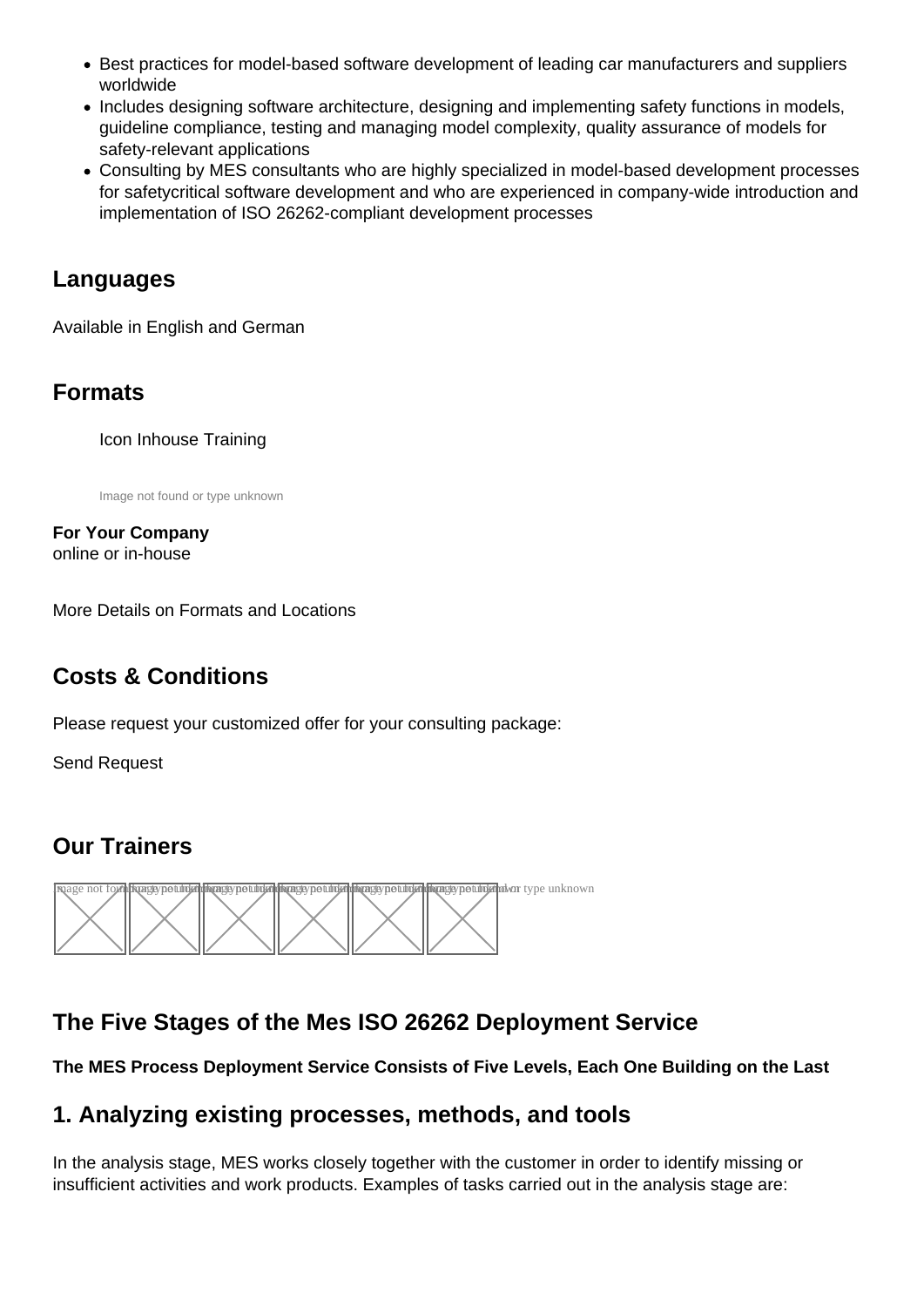- Reviewing the current development process and toolchain
- Conducting a structured ISO 26262 gap analysis to identify missing development or safe-guarding activities
- Developing and prioritizing a roadmap for defining and implementing an ISO 26262-compliant development process

# **2. Developing a process manual**

In this stage, processes and methods are developed together with the team and other stakeholders. The process documentation describes the required activities and work products in detail. Clear definitions state (1) what to do, (2) when to do it, and (3) what the expected result of each individual process step is (e.g. criteria for success and quality goals). A process manual documents the determined process and typically consists of the following descriptions:

- Graphical process maps that provide an overview of the activities to be carried out
- Comprehensive definition including goals, prerequisites, and inputs for each process step
- Definition of work products
- Definition of roles and tools involved in the individual activities
- Goals and criteria for success of each process step

# **3. Creating developer manuals**

The process manual is supplemented with a set of developer manuals, which explains how to use methods and tools for software development and quality assurance. The developer manual captures how to design and achieve embedded software of the highest quality. Examples of topics are:

- General pattern for automotive control function design with Simulink
- Model structures for safety-critical software
- Use of data dictionaries or parameter libraries
- Model interface design
- Application-specific modeling patterns, also for AUTOSAR software development
- Use of libraries and referenced models
- Development of larger models with software variants
- Best practices for reducing resource usage of the generated code
- Modeling for the traceability of requirements

## **4. Implementing ISO 26262- compliant development**

Using the available process manual as a basis, MES shows customers how to use enhanced and customized reference workflows for series production projects.

- Team member training of how to use the new processes on the basis of process and developer manuals
- Support in applying the process manuals in series production projects
- Assessing the successful implementation of the new process
- Assistance in optimizing the new process
- Improvement of the process and development manuals in accordance with new requirements

## **5. Development support**

In the last stage, MES assists projects with production relevance via independent development services.